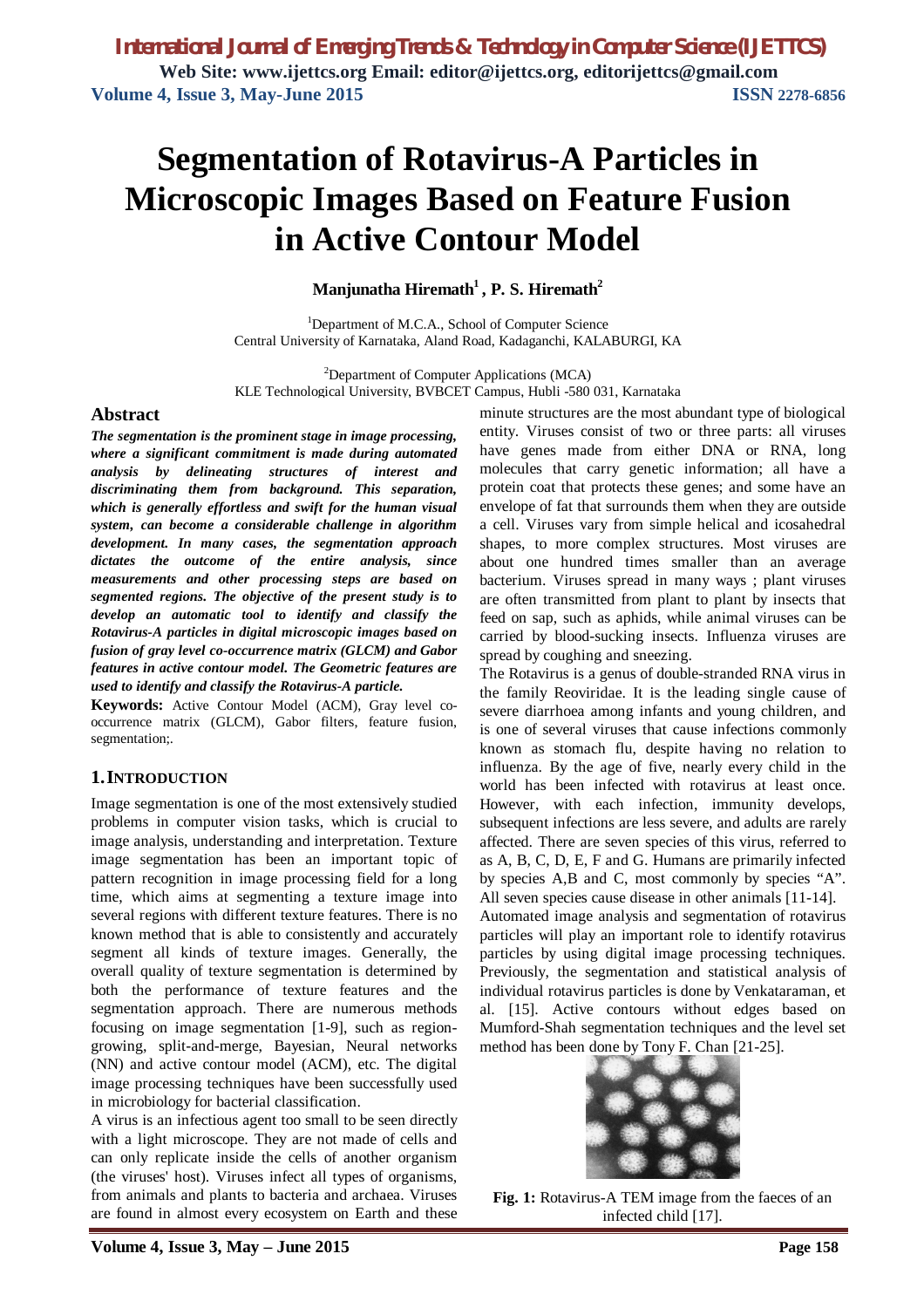The object identification by using snakes, shapes and gradient vector flow was done by Chenyang Xu and Jerry[20]. Multigrid geometric active contour models for segmenting and tracking object in image analysis and computer vision has been done by George Papandreou and Petros Maragos[23]. Automated identification and classification of Rotavirus-A particles using marker controlled watershed algorithm is investigated by Hiremath et al.[16,18,28]. In this paper, the objective is to propose a method to segment and identify the Rotavirus-A particles in digital microscopic images using active contour model. Geometric features are used to identify the Rotavirus-A particles. Recently, ACM has been one of the most successful methods for image segmentation. Compared with other methods, ACMs have many advantages compared to other state of the art segmentation methods.

The algorithm introduced in this paper deals with the problem of rotavirus-A particle segmentation and classification. The remainder of this paper is organized as follows. The Section 2 describes the background of the proposed method. Experimental results are presented in the Section 3 followed by discussion. The conclusion and future directions are presented in the Section 4.

## **2.PROPOSED METHOD**

The proposed algorithm segments the Rotavirus-A particle images by minimizing the proposed energy function GMFT on the combination of the PCA optimized 24-D GLCM texture feature and 5-D Gabor texture feature vectors. The flowchart of the proposed algorithm is shown in the Fig. 2 . First, the 24-D GLCM based texture feature maps and the 5-D Gabor based texture feature maps of the input texture image are extracted and optimized by PCA separately. Second, PCA optimized GLCM features and Gabor features are fused together. Finally, the texture features with stronger discrimination is selected from the fused texture features by maximum difference scheme (MDS). Then the contour is initialized by the level set function  $\phi_0$ . The level set function  $\phi_n$  of the convex energy function GMFT is updated by the fast dual formulation until the iteration error  $\|\phi_{n+1} - \phi_n\|$  is smaller than a given threshold  $\epsilon$  [27].

### **Gray Level Co-occurrence Matrix Feature :**

The Gray level co-occurrence matrix (GLCM) method is a texture feature extraction method. The calculation of GLCM contains two steps. The first one is to compute a co-occurring probability matrix. The elements of the matrix are the conditional joint probabilities of all pair wise combinations of gray levels  $(i, j)$  in a given spatial window (of size N). In the GLCM matrix computation process two parameters need to be determined : interpixel orientation ( $\theta$ ) and distance ( $\delta$ ).

$$
P(i, j) = Pr(i, j | \delta, \theta, G, N)
$$

Usually, a variety of orientations and inter-pixel distances are selected. Besides, the quantization of gray level *G* and the window size *N* should also be determined. Coarser quantization *G* can significantly accelerate calculations and reduce noise overcoming the high computational complexity of GLCM. The window size parameter  $N$  affects the ability of GLCM to capture texture features. Small windows can lead to poor local estimates while large windows increase the risk of misleading classification for the multiple texture features appearing in the window.

On the basis of co-occurring probability matrix, many texture statistics are defined. The second step is to apply the predefined statistics to extract corresponding texture features. A texture statistic can identify some structural aspect of the co-occurring probabilities which in turn reflect some qualitative characteristic of the local image texture, e.g., smoothness or roughness. Each window generates a feature vector which is associated with the center pixel of the window. As a result , all pixels in the image have a feature vector associated with it [27].

### **Gabor Feature :**

The Gabor filtering is a frequency transform method and has the ability to model the frequency and orientation sensitivity characteristic of the human visual system. It has been applied in various image processing tasks, such as texture feature extraction, face recognition and so on. A Gabor function is a Gaussian modulated complex sinusoid function in spatial domain. The two-dimensional Gaussian function has an aspect ratio of  $\delta_x / \delta_y$ . The complex exponential has a spatial frequency of  $F$  and an orientation  $\theta$ . The mathematical tractability of Gabor filter in the spatial-frequency domain is appealing since it can be simplified as a Gaussian function centered on the frequency of interest, e.g.,

$$
H(u, v) = \exp(-2\pi^2((u - F)^2 \sigma_x^2 + v \sigma_y^2))
$$

Typically, a filter configuration is created by allowing for the complete coverage of spatial –frequency plane. The filters are set up in a pseudo wavelet format to match the filter's frequency with its spatial extent. Each pixel will have a response to each filter, so each pixel is represented by a feature vector dimensioned to the number of filters. Although there exist many techniques to extract features from Gabor filter outputs, there is experimental evidence to support using the magnitude of Gabor filter *n* response [27].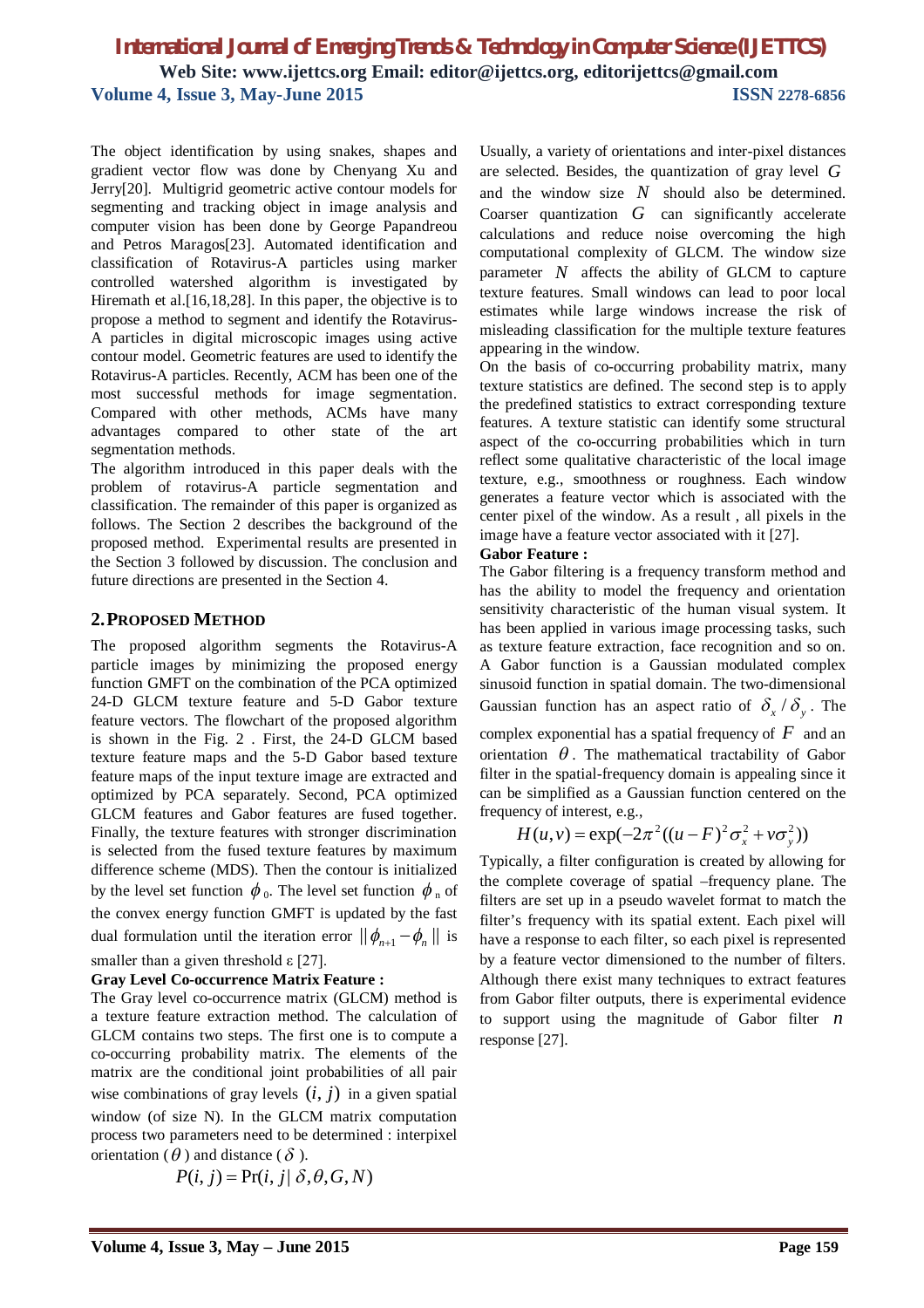

**Fig. 2 :** Typical block diagram of Proposed Method

## **3.EXPERIMENTAL RESULTS AND DISCUSSION**

For the purpose of experimentation, 50 digital images of rotavirus-A particles (non-overlapping) with x82,000 magnification are considered which are taken from transmission electron microscopy. The implementation is done on a Intel core 2 duo processor @ 2.83GHz machine using MATLAB 7.9. The input of rotavirus-A particle image is converted into gray scale image. The resulting image is segmented using proposed method to obtain binary image. The segmented image is labelled and for each segmented region (known particles), the geometric features are extracted. The Table I presents the geometric feature values computed for the segmented rotavirus-A particle regions of the image in the Fig. 2. The minimum and maximum values of geometric features are stored in the knowledge base of the rotavirus-A particle and is presented in the Table II. Some sample training images of rotavirus-A are shown in the Fig.3.

The algorithms for the training and testing phases of the proposed method for the segmentation and identification of rotavirus-A particles are given below:

### **Algorithm 1: Training phase**

- 1.Input the Rotavirus colour image.
- 2.Convert the colour image into gray scale image and adjust the image intensity values.
- 3.Extract 24 GLCM and 5 Gabor features.
- 4.Optimize the acquired features by applying PCA. Concatenate the PCA optimized texture feature maps; Initialize the contour by the level set function;
- 5.Perform geometric active contour model upto N iterations to obtain segmented image, where N is the number of iterations required for the snake curve to reach the object boundary and does not move thereafter[19-23].
- 6.Binarize the segmented image of Step 5.
- 7.Remove the border touching cells obtained in binary image and then perform labeling the segmented binary image.
- 8.For each labeled segment, compute geometric shape features (Area, Eccentricity, Perimeter, Circularity, Tortuosity, Length/Width ratio, Compactness) and store them.
- 9.Repeat steps 1 to 6 for all the training images.
- 10. Compute minimum and maximum of feature values of rotavirus-A particle and store them as knowledge base.

## **Algorithm 2: Testing phase**

- 1.Input the Rotavirus colour image.
- 2.Convert the colour image into gray scale image and adjust the image intensity values.
- 3.Extract 24 GLCM and 5 Gabor features.
- 4.Optimize the acquired features by applying PCA. Concatenate the PCA optimized texture feature maps; Initialize the contour by the level set function;
- 5.Perform multigrid geometric active contour model upto N iterations to obtain segmented image, where N is the number of iterations required for the snake curve to reach the object boundary and does not move thereafter.
- 6.Binarize the segmented image of Step 5.
- 7.Remove the border touching cells obtained in binary image and then perform labeling the segmented binary image.
- 8.For each labeled segment, compute geometric shape features (Area, Eccentricity, Perimeter, Circularity, Tortuosity, Length/Width ratio, Compactness) and store them.
- 9.Apply rule for identification of the rotavirus-A particles: A segmented region is of Rotavirus-A, if its feature values lie in their corresponding min-max range.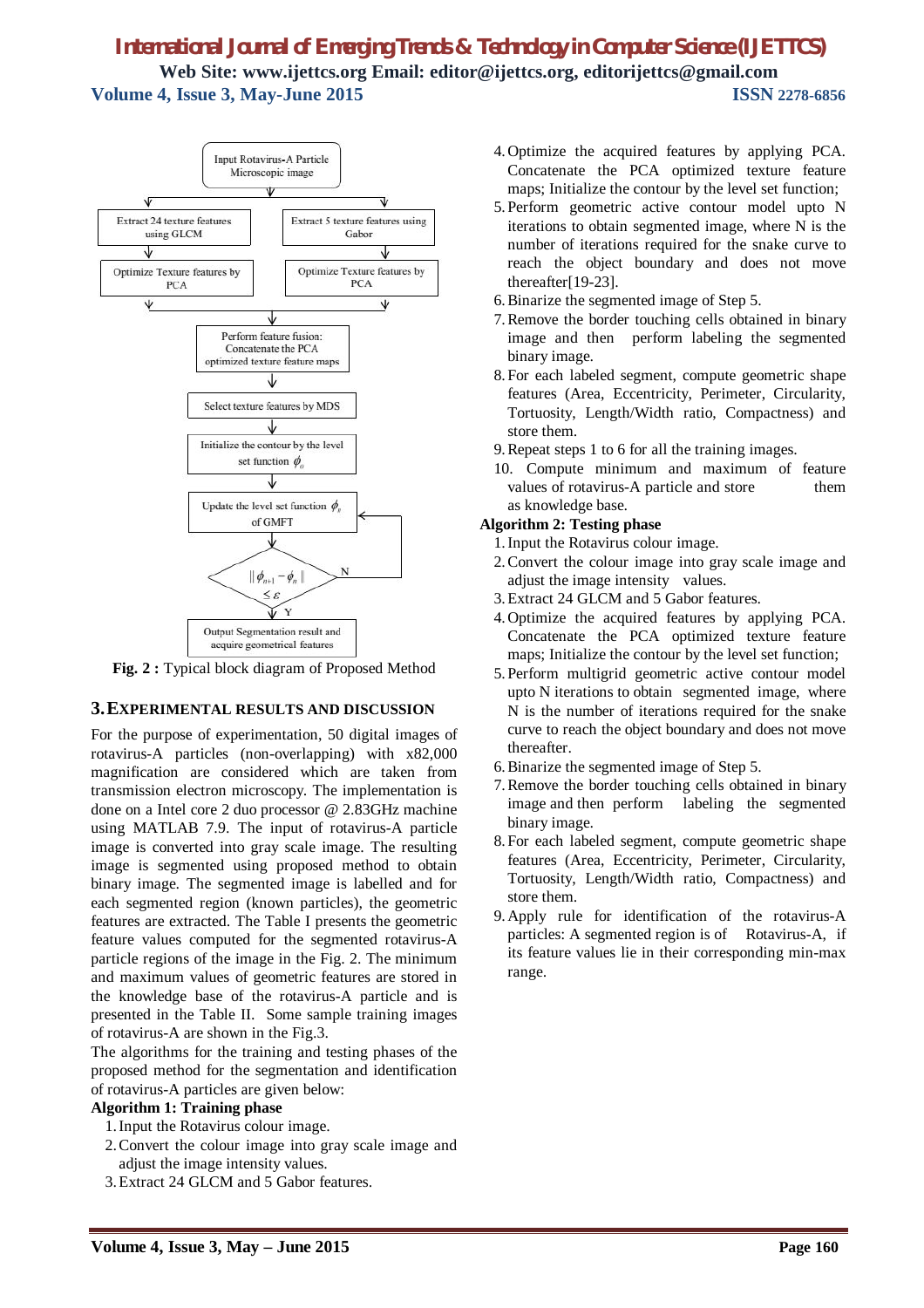| <b>Table 1.</b> The geometric feature values of the Rotavirus-A particles of the image in Fig. 2(d). |      |              |           |             |            |                           |             |  |  |  |
|------------------------------------------------------------------------------------------------------|------|--------------|-----------|-------------|------------|---------------------------|-------------|--|--|--|
| Rotavirus-A<br>Features                                                                              | Area | Eccentricity | Perimeter | Circularity | Tortuosity | Length/<br>Width<br>ratio | Compactness |  |  |  |
| Particle 1                                                                                           | 702  | 0.26         | 141       | 0.41        | 0.21       | 1.08                      | 2.36        |  |  |  |
| Particle 2                                                                                           | 878  | 0.22         | 151       | 0.47        | 0.22       | 1.02                      | 2.14        |  |  |  |
| Particle 3                                                                                           | 756  | 0.44         | 159       | 0.40        | 0.22       | 1.18                      | 2.43        |  |  |  |
| Particle 4                                                                                           | 810  | 0.26         | 140       | 0.49        | 0.23       | 1.03                      | 2.06        |  |  |  |
| Particle 5                                                                                           | 730  | 0.49         | 178       | 0.37        | 0.19       | 1.19                      | 3.14        |  |  |  |
| Particle 6                                                                                           | 801  | 0.48         | 159       | 0.42        | 0.23       | 1.11                      | 2.47        |  |  |  |
| Particle 7                                                                                           | 808  | 0.42         | 163       | 0.48        | 0.22       | 1.19                      | 2.40        |  |  |  |
| Particle 8                                                                                           | 901  | 0.26         | 167       | 0.41        | 0.21       | 1.03                      | 2.26        |  |  |  |
| Particle 9                                                                                           | 1025 | 0.19         | 143       | 0.64        | 0.24       | 1.22                      | 1.65        |  |  |  |
| Particle 10                                                                                          | 920  | 0.39         | 179       | 0.42        | 0.21       | 1.17                      | 2.50        |  |  |  |
| Particle 11                                                                                          | 1034 | 0.35         | 142       | 0.66        | 0.25       | 1.06                      | 1.62        |  |  |  |

**Table I.** The geometric feature values of the Rotavirus-A particles of the image in Fig. 2(d).

**Table II** The knowledge base for rotavirus-A particles containing minimum and maximum values of features

| Features         | Area | Eccentricity | Perimeter | Circularity | Tortuosity | Length $/$<br>Width<br>ratio | Compactness |
|------------------|------|--------------|-----------|-------------|------------|------------------------------|-------------|
| Minimum<br>Value | 646  | 0.13         | 109       | 0.289       | 0.181      | 1.005                        | 1.129       |
| Maximum<br>Value | 1289 | 0.57         | 198       | 0.881       | 0.319      | 1.159                        | 3.498       |

The value of N, the number of iterations, is empirically determined and depends upon the image set in general. For the experimental data set considered in the present study, N is found to be 220 iterations.



**Fig. 3** Sample training images of Rotavirus-A particles.



**Fig. 4** Sample test images used for identification of Rotavirus-A particles.

## **4.CONCLUSION**

In this paper, we have proposed a method for segmentation and identification of rotavirus-A particles in transmission electron microscope (TEM) images using fusion of gray level co-occurrence matrix and Gabor features in active contour model. The experimental results are validated by visual inspection conducted by microbiological experts. The proposed method is more reliable and computationally less expensive. It yields an identification rate of 99.10% for rotavirus-A particles, which is better than our earlier method [28] which yielded 96%. It could be improved further by better pre-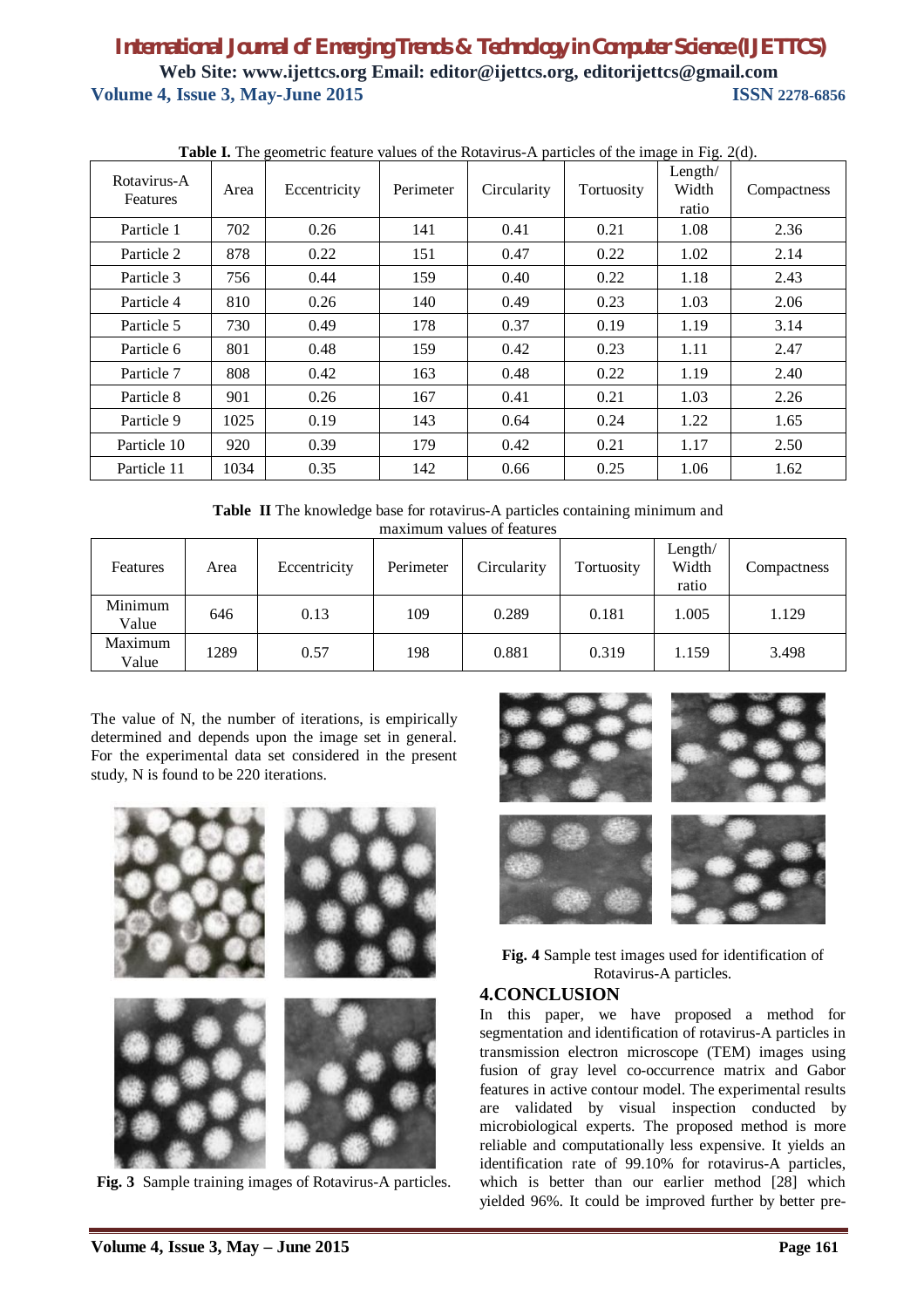processing methods, feature sets and classifiers. The classification of other rotavirus particles also will beconsidered in future work.

#### **REFERENCES**

- [1]. Nikhil R Pal, Sankar K Pal, A review on image segmentation techniques, Pattern Recognition, Volume 26, Issue 9, September 1993, Pages 1277- 1294, ISSN 0031-3203.
- [2]. Robert M. Haralick, Linda G. Shapiro, Image segmentation techniques, Computer Vision, Graphics, and Image Processing, Volume 29, Issue 1, January 1985, Pages 100-132, ISSN 0734-189X.
- [3]. Y.J. Zhang, A survey on evaluation methods for image segmentation, Pattern Recognition, Volume 29, Issue 8, August 1996, Pages 1335-1346, ISSN 0031-3203.
- [4]. K.S. Fu, J.K. Mui, A survey on image segmentation, Pattern Recognition, Volume 13, Issue 1, 1981, Pages 3-16, ISSN 0031-3203.
- [5]. Hui Zhang, Jason E. Fritts, Sally A. Goldman, Image segmentation evaluation: A survey of unsupervised methods, Computer Vision and Image Understanding, Volume 110, Issue 2, May 2008, Pages 260-280, ISSN 1077-3142.
- [6]. Silvano Di Zenzo, Advances in image segmentation, Image and Vision Computing, Volume 1, Issue 4, November 1983, Pages 196-210, ISSN 0262-8856.
- [7]. J.B.Antoine Maintz, Max A. Viergever, A survey of medical image registration, Medical Image Analysis, Volume 2, Issue 1, March 1998, Pages 1-36, ISSN 1361-8415.
- [8]. Yuting Jiang ; Meiqing Wang ; Haiping Xu, A Survey for Region-Based Level Set Image Segmentation , 11th International Symposium on Distributed Computing and Applications to Business, Engineering & Science (DCABES), 2012.
- [9]. Deshmukh, B.S. ; Mankar, V.H., Segmentation of Microscopic Images: A Survey, International Conference on Electronic Systems, Signal Processing and Computing Technologies (ICESC), 2014 ;
- [10].Rafel C. Gonzalez and Richard E. Woods, Digital image processing, Pearson Education Asia (2002)
- [11].M. A. Hayat, Principles and techniques of electron microscopy: biological applications. Cambridge University Press. pp. 45-61. ISBN 0521632870 (2000).
- [12].Bozzola, John J.; Russell, Lonnie D. Specimen preparation for transmission electron microscopy. Jones and Bartlett. pp. 21–31. ISBN 9780763701925 (1999).
- [13].Velázquez FR, Matson DO, Calva JJ, Guerrero L, Morrow AL, Carter-Campbell S, Glass RI, Estes MK, Pickering LK, Ruiz-Palacios GM, Rotavirus infections in infants as protection against subsequent infections. N. Engl. J. Med. 335 (14): 1022–8.
- [14].Arnoldi F, Campagna M, Eichwald C, Desselberger U, Burrone OR. Interaction of rotavirus polymerase VP1 with nonstructural protein NSP5 is stronger

than that with NSP2. J. Virol. 81 (5): 2128–37. (2007)

- [15]. S. Venkataraman, D.P. Allison, H. Qi, J.L. Morrell-Falvey, N.L. Kallewaard, J.E. Crowe Jr. and M.J. Doktycz. Automated image analysis of atomic force microscopy images of rotavirus particles. Ultramicroscopy, Elsevier, Vol. 106, 2006, pp. 829- 837.
- [16].P.S. Hiremath and Parashuram Bannigidad , Automatic classification of bacterial cells in digital microscopic images, Intl. Jl. of Engg. and Tech. (IJENGG), Vol.2, No.4, Dec. 2009, pp. 09-15.
- [17].Dennis Kunkel Microscopy, Inc, Science Stock Photography, http://www.denniskunkel.com.
- [18].P.S.Hiremath, Parashuram Bannigidad, Manjunath Hiremath, Automated identification and classification of rotavirus-A particles in digital microscopic images, Nat. Conf. on Recent Trends in Image Processing and Pattern Recognition (RTIPPR-2010) , February 15-16, 2010, Bidar, pp 69-73.
- [19].Tony F Chan, Luminita A. Vese, Active contours without edges, IEEE Transaction on Image Processing, Vol. 10, No. 2, February 2001, pp266- 277.
- [20].Chenyang Xu, Jerry L Prince, Snakes, Shapes, and Gradient Vector Flow, IEEE Transactions on Image Processing, Vol. 7, No. 3, March 1998, pp 359-369.
- [21].Michael Kass, Andrew witkin and demetri, Snakes : Active contour models, Intl. J. of Computer Vision, 1998, pp. 321-331.
- [22].S.Osher and J.A.Sethian , Fronts propagating with curvature dependent speed : Algorithm based on Hamilton Jacobi Formulation, J. Compact Phy, Vol. 79, 1988, pp.12-49.
- [23].George Papandreou and Petros Maragos, Multigrid Geometric Active Contour Model, IEEE transactions on image processing, Vol., 16, No XX. 2007, pp229- 240.
- [24]. V.Caselles, R. Kimmel and G Sapiro, Geodesic active contours, Int'l J. Comp. Vision Vol.22 No.1, 1997, pp 61-69.
- [25]. A. Yezzi, S.Kichenassamy, A.Kumar, P. Olver and A. Tannenbaum, A geometric snake model for segmentation of medical imagery, IEEE Trans. Med. Imag., Vol 10, No 2, 1997, pp 199-209.
- [26].A. Brandt, Multi-level adaptive solutions to boundary – value problems, Math. Comp. Vol. 31 No.138, 1977, pp 333-390.
- [27].Qinggang Wu, Yong Gan, Bin Lin, Qiuwen Zhang, Huawen Chang, An active contour model based on fused texture features for image segmentation, Neurocomputing 151 (2015) 1133–1141
- [28].P.S.Hiremath, Parashuram Bannigidad, Manjunath Hiremath, Segmentation and Identification of rotavirus-A in digital microscopic images using active contour model, International Conference on Contours of Computing Technology (ThinkQuest-